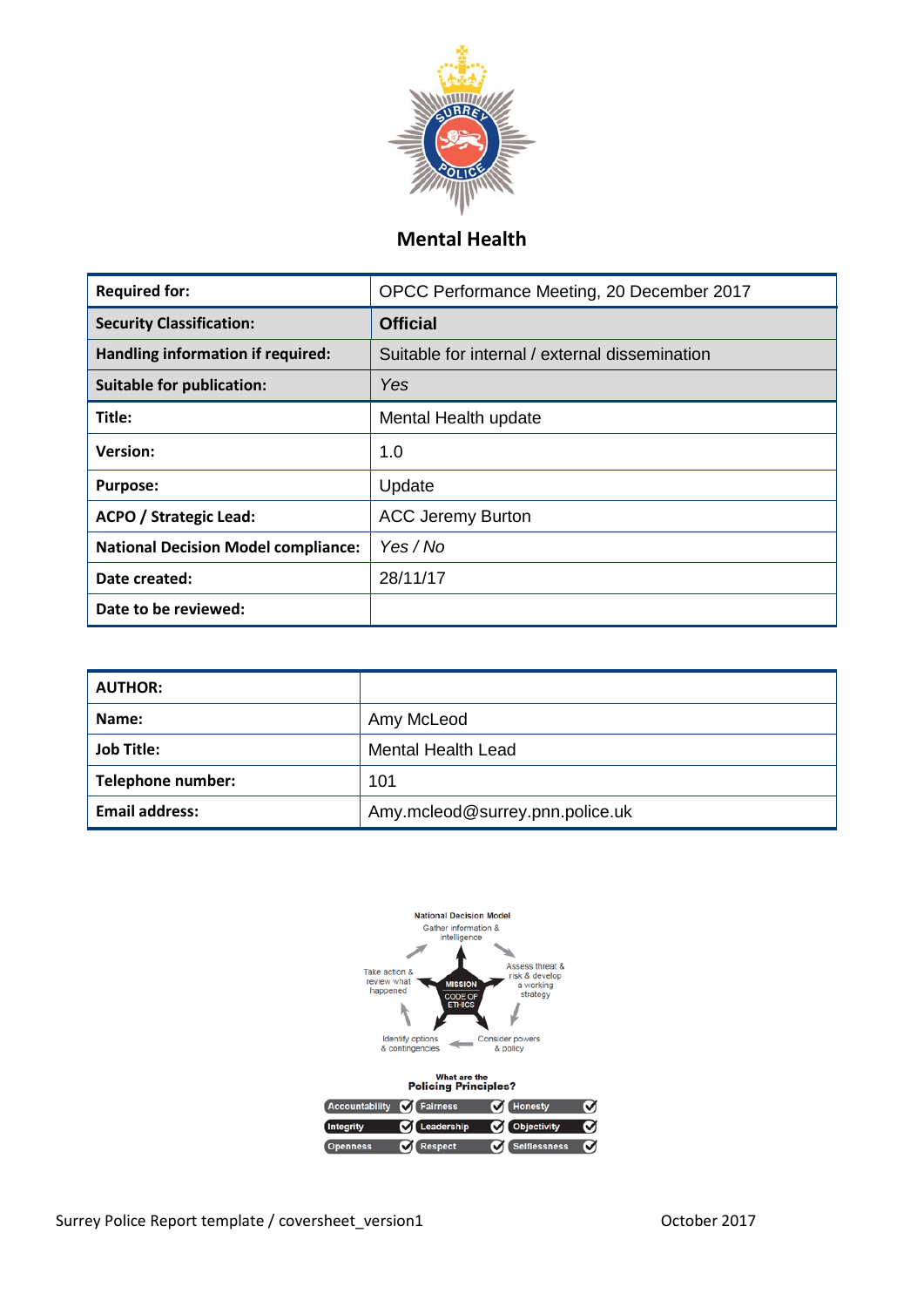# **1. Background**

**1.1.** This paper has been requested to provide an update on how the force responds to and supports people with mental illness, in particular how the force is responding to repeat demand from both hospitals and individuals, and the forces preparedness for changes introduced by the Police and Crime Act 2017. This report also includes an assessment of how resilient the force is taking into account the increasing demands in relation to mental health.

# **2. Demand**

- **2.1.** The force continues to monitor avoidable demand that arises from both Acute Trusts and Mental Health hospitals and shares and discusses this to help identify areas for improvement.
- **2.2.** The force Mental Health Lead has met with the Surrey Heartlands STP to develop an action plan that seeks to address demand and the associated risks from Acute Trusts, this includes training for staff in A&E departments, an increased use of CCTV and researching an extension of 'street pastors' to focus on supporting vulnerable people in A&E. The STP will be forming a task and finish group to progress these actions. Support is still required from the Health & Wellbeing Board to ensure their remains a steady focus on these areas of work.
- **2.3.** Demand from mental health hospitals in relation to missing persons has increased excessively between August and October. Unsuccessful attempts to address this with Staff, Matrons, Security, Directors and the Chief Executive led the force to escalate concerns to the Care Quality Commission (CQC). The CQC have since requested information from both the Mental Health Trust and Surrey Police to understand the concerns raised in more detail.
- **2.4.** The Mental Health lead continues to meet with the Mental Health Trust on a monthly basis to review and address areas for improvement. The force is currently supporting the trust to review and revise how they assess risk, manage leave and improve their security processes.
- **2.5.** The initial results from the Surrey High Intensity Partnership Programme (SHIPP) show a clear decrease in calls, deployments, detentions under the MHA and missing person episodes in relation to the cohort of patients managed under this scheme. There is a noticeable reduction for APT officers responding to repeat people, repeat risks and repeat locations and instead the risks are managed more appropriately by the dedicated officer working alongside the Mental Health Trust.
- **2.6.** From January 2018 a further two officers will be seconded to work on SHIPP, enabling the scheme to extend across the county and address repeat patterns of behaviour from people resident in North and East divisions, in addition to West Surrey where it currently operates. The Mental Health Trust are putting in place a team of three Care Coordinators to work alongside the three Officers, to provide dedicated and intensive support to high risk and high demand individuals.

## **3. Police and Crime Act 2017**

- 3.1. On 11<sup>th</sup> December 2017 the Mental Health Act 1983 will be amended according to the provisions of the Police and Crime Act 2017. These changes relate to Police Officers powers under ss135/136 MHA and introduces new regulations for places of safety for people experiencing mental health crisis.
- **3.2.** The Mental Health Lead in conjunction with the senior Approved Mental Health Professional (AMHP) attended APT training days from May to July 2017 to provide an update on the changes being introduced. This has been followed up with further briefings more recently (again delivered by the Senior AMHP) at the start of APT shifts.
- **3.3.** The main changes relate to where powers can be used; where people detained under the MHA can be taken to, the requirement to consult a mental health professional for advice prior to detaining, and the time period available to detain a person under the MHA.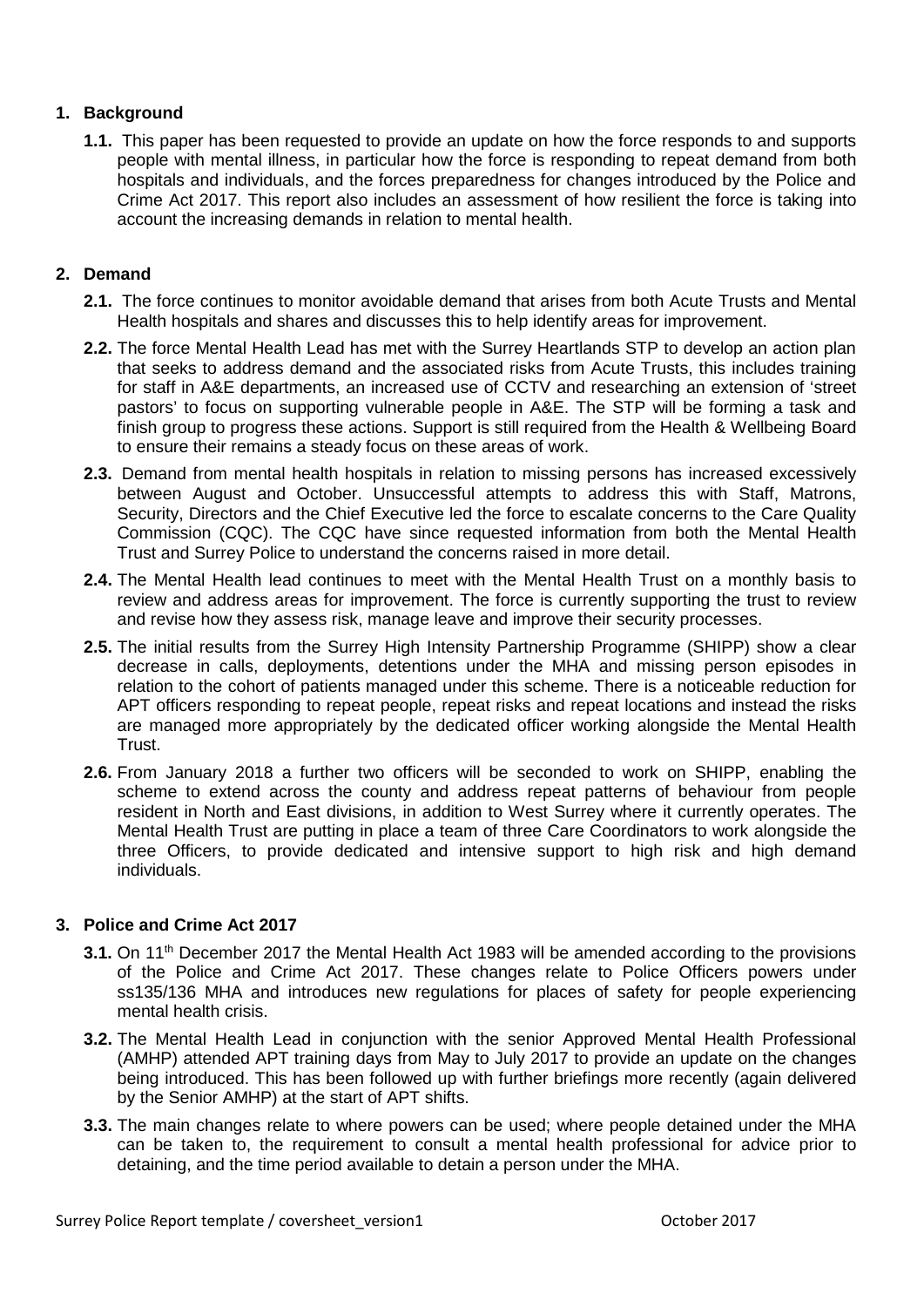- **3.4.** The Force and the Trust have been working closely to bring in these changes consistently across both organisations, in addition to the joint training and briefings, a multi-agency policy has been developed and agreed, supported by operational guidance.
- **3.5.** The Force is in a good position to respond to these changes, the use of s136 MHA has been steadily reducing over the last two years, in contrast to the national position. Custody has not been used as a place of safety at all this current financial year and a young person (under 18) detained under the MHA has not been in custody for a long period of time (at least three years), this is evidenced in the table below.



Data taken from Surrey Police s136 Mental Health Reports

#### **4. Resilience**

- **4.1.** The Mental Health Lead has been working with the Mental Health Trust under the governance and oversight of the Crisis Care Concordat to ensure there is a continued focus on reducing the occasions when people in mental health crisis come into contact with the police. Work with both Acute and Mental Health hospitals and schemes such as SHIPP, Contact Centre Triage and Safe Haven cafes have all seen a steady reduction in the use of s136 MHA.
- **4.2.** This reduction in the use of restrictive measures by police officers is positive and is in despite of increasing mental health demand coming into the police Contact Centre. Operational officers have received training and support in relation to responding to mental health and should be recognised for the sensitivity and diplomacy they show to people who present in mental health crisis, there are numerous messages of thanks and praise from both mental health professionals and patients who appreciate the response they receive from Surrey officers.
- **4.3.** Each hospital (both Acute and Mental Health) has an officer assigned to be a single point of contact. This enables issues to be raised, discussed and resolved quickly and efficiently.
- **4.4.** The Public Protection Strategy Unit have recently recruited a Force Advisor to work on Missing Adults and Adults at Risk, this role will work alongside the Mental Health Lead where there are areas of cross-over, in particular to provide some support in relation to adults who go missing from Acute hospitals.

#### **5. Conclusion**

- **5.1.** At a strategic level, Surrey Police has formed successful and productive working relationships with colleagues in the mental health trust, this has resulted in innovative and positive initiatives that have reduced the use of s136.
- **5.2.** The commitment to develop SHIPP across the county provides a level of operational support to APT officers and assists them in their responses to high risk, complex individuals.